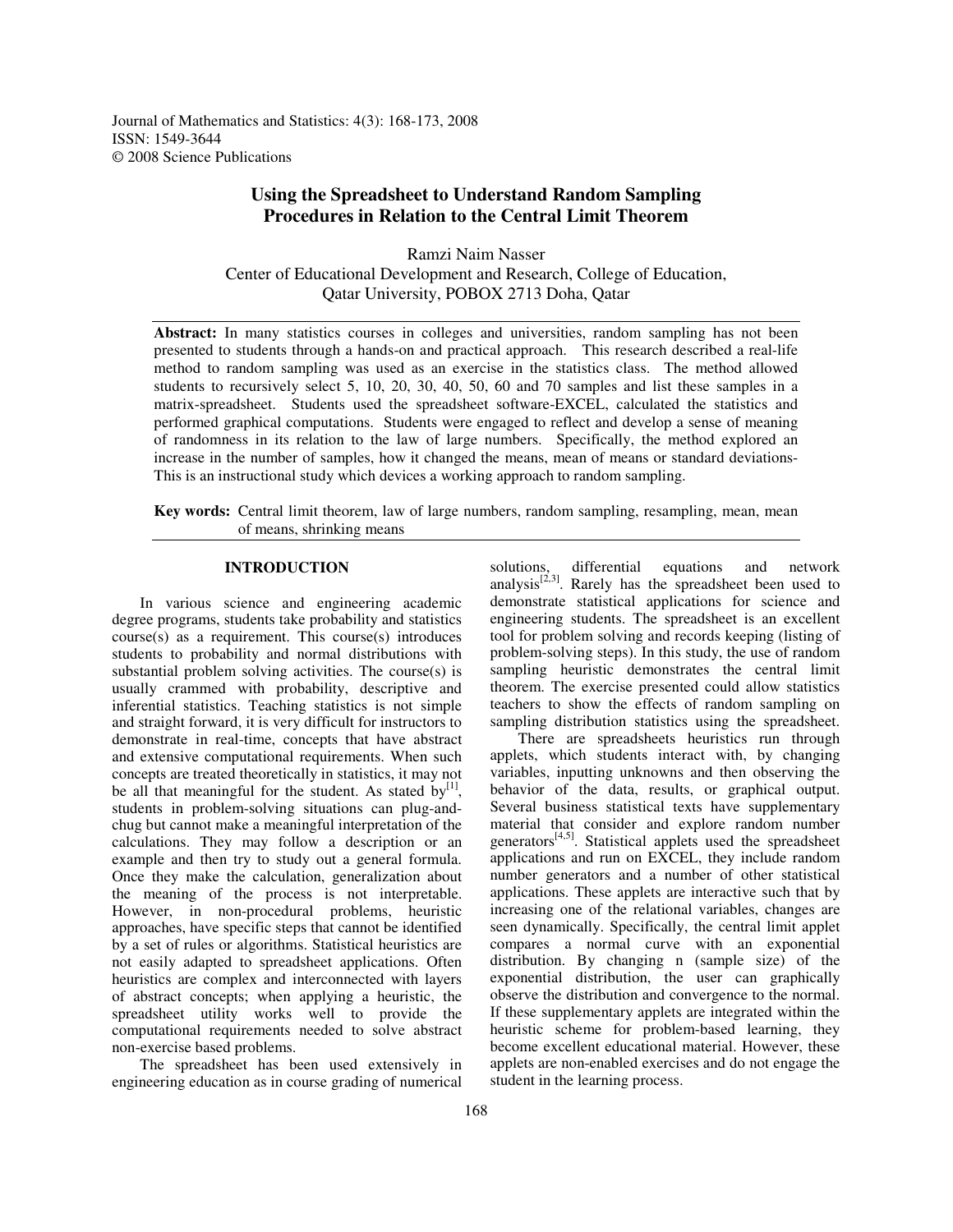The spreadsheet can be used to simulate problems, by setting up equations, changing variables, covariations, extensions, recursions, iterations, modeling, adding data with results on one worksheet or template<sup>[2]</sup>. The spreadsheet is very useful when faced with the tedium of study and pencil classroom approaches.

Specifically, the use of the spreadsheet to model random sampling techniques can not be done with functions or macros, especially that heuristics can not be easily translated into generic functions. Change within model parameters, data selection, or interconnections of layers of consecutive generalizations, produce possibilities for higher levels of mathematical thinking<sup>[6]</sup>. Simulation models also contrive lists of nominal events; a case in point would be the entry of random numbers from tables rather than numbers generated from spreadsheet functions or applets.

The advantages in the use of automated spreadsheet programs in college statistics are numerous. The primary advantage is that, it enables the student to focus on the statistical concepts by implementing computational models without the recourse to program writing that exploit macros or Visual Basic<sup>[7,8]</sup>. In addition, the spreadsheet program is constructivist; from a model, it allows the user to build miniature- conceptual structures, meaningful matrices for complex calculations<sup>[9]</sup>. The spreadsheet software, as earlier mentioned, is also user friendly allowing the student to experience the how, the result and its presentation through various graphical and tabular outputs<sup>[10,11]</sup>.

**Law of large numbers and sampling concepts with the spreadsheet:** The law of large numbers says that if a random number is drawn from a population the larger the sample, the closer the mean of the sample to the mean of the population<sup>[12]</sup>. The larger the sample is, the increased resemblance of the sample to the population. This particular concept is often hard to expose to students in statistic classes. But when students experience the process of random sampling and then observe the behavior of these numbers through reiterative sampling procedures, it helps in developing a meaning to random sampling theory. Sampling of data helps the student experience the impact of random number selection through observing the behavior of selected numbers through its distribution. Software tools as the graphical calculator or even EXCEL can generate random data; however, a concrete approach to random sampling helps students to make connection between the activity and theoretical precepts.

Sampling inferences are rarely connected to handson, practical and real applications in the statistics classroom. Particularly, the generalization and development of the random selection concept in connection to sample size is seldom made into an exercise but a passing mention in university-level statistics courses. The connection between sampling, i.e., variability, law of large numbers and the central limit theorem are generally difficult to teach because of settings in the classroom (time and tools) $^{[13,14]}$ . Exploratory ways of teaching problem solving requires time and computational power; the spreadsheet as a stand-for-all schema has the capacity for calculating multi-layered datasets found in tedious statistical exercises or even every complicated problem.

With the assumption that descriptive and theoretical discussion in the classroom has little practical and authentic value in understanding the random sampling concept, however, a hands-on approach through the use of the spreadsheet would seem to have educational advantages. Thus, this study presents a teaching module where students discover the actual process of random sampling.

Traditionally, random instances in probability theory are illustrated through coin flip examples or the selection of objects from an urn. The occurrence of any possible outcome signifies the cognition about the nature of the events. The representative heuristic<sup>[15],</sup> perhaps, more easily expressed by the example of the birth of Boys (B) or Girls (G). The outcomes of event; BBBGGG versus the GBBGBG, concludes that the latter has a higher probability of occurrence because of its representative feature-appearances as a random type. A process approach to random sampling helps channel the concept of the law of large numbers in a different sense than what appears as a representative feature in sampling<sup>[15]</sup>.

The resampling technique allows the learner to vary sample size and number of samples to experience the random selection procedure. A change in one or more dimension in the resampling procedure consequently would alternate the behavior of the distribution. So by altering one or more variables the spreadsheet allows for changes in preserving the primary or selected datasets.

Simulation modeling has then important and appropriate learning conditions for exploration and discovery<sup>[6]</sup>. Thus, this classroom exercise study will stress on the role of modeling the operational schema. The model contrives the generation of sample means, ranges and standard deviations with the sense that there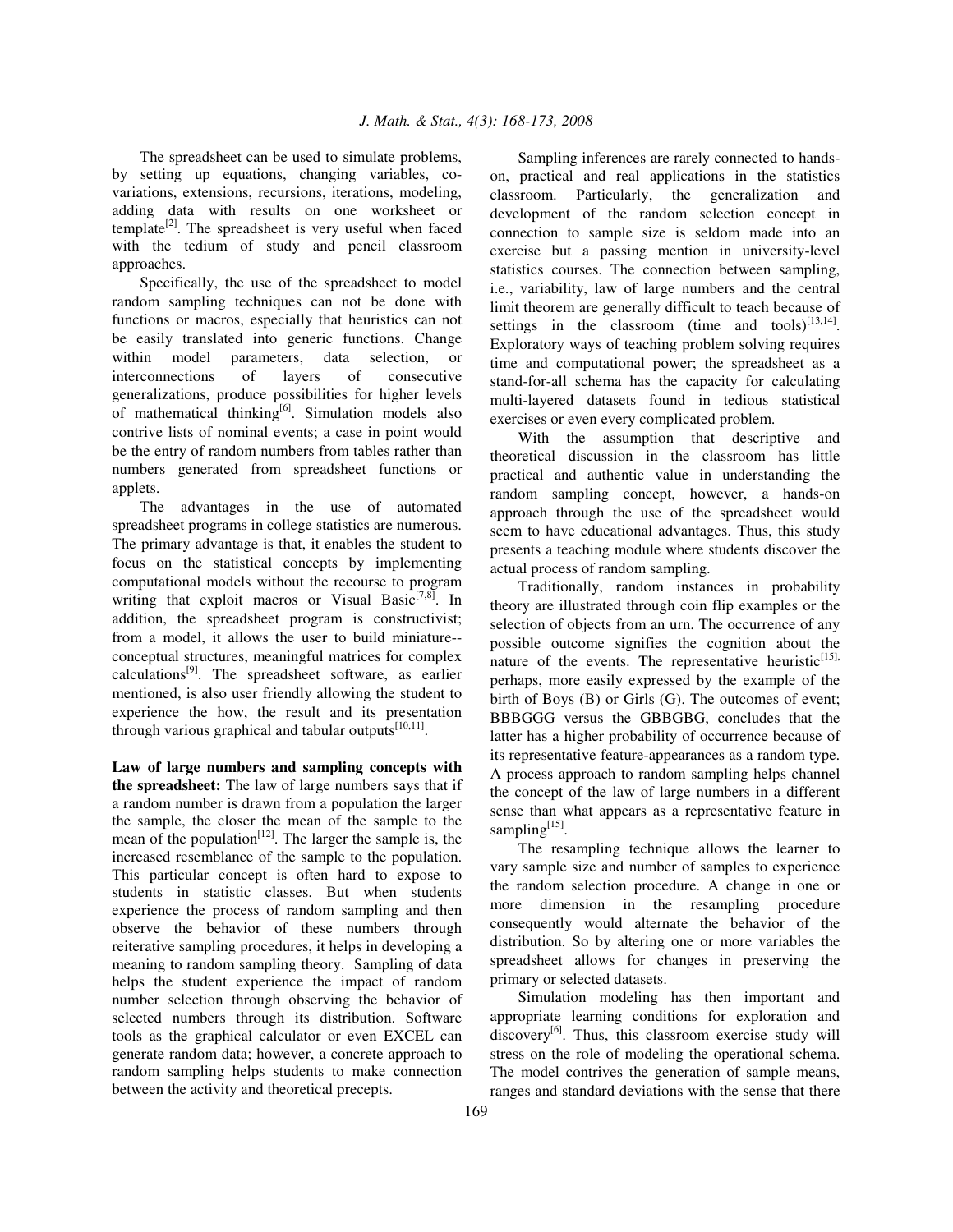are two distributions one being, a random variable distribution and the other being the sampling distribution.

**The purpose of the exercise:** The purpose of this exercise was to draw students to observe and explore a re-sampling procedure as a framework for understanding random sampling concept in its relation to the law of large numbers. The author of this study in a naturalistic approach observes and records studentlearning experience with the spreadsheet for problembased learning. The exercise allows students to simulate a number of samples and re-samples to show how numbers behave under random effects.

The next section lays a formal description of the proposed procedure, followed by the exercise section. The exercise includes a description of a selection procedure and the calculation of statistical values (mean, range and standard deviation followed by a graphical output).

#### **MATERIALS AND METHODS**

**Use of spreadsheets in statistics instruction:** The spreadsheet applications and software has important functions in the teaching and learning of statistics<sup>[1]</sup>. The spreadsheet software use of matrixes, crossed attribute tables, repetitive calculation and layers of repetitive functions can handle complex calculations<sup>[2]</sup>, large datasets, carry elaborate calculations, produce dynamic representation, statistical functions and have the results with the input data all appearing in one structure<sup>[1,2]</sup>.

The most popular and available spreadsheet software is the EXCEL program. The software is inexpensive, run on machines with modest specification and widely used by the academic community. EXCEL has a variety of data objects, including texts, numbers, logical and computational  $formulas^{[7,8]}.$ 

A statistics class at a private university was opportunistically selected to for the study. The class was carried in an "intelligent" classroom where the students had networked computers in which they communicated with the instructor through the Blackboard platform. Students worked individually and were give prior instruction in the use of the Blackboard and EXCEL. Each student was given the random number Table and handed self-explanatory guidelines to select numbers from a random numbers table.

**Exercise:** A sample of 22 students participated in this study taking an introductory probability and statistics course. Numbers selected from the random numbers table were considered random such that the distributions will be as unbiased as to being very close to being homogeneously random. For each of the exercises assigned, students were asked to submit their study through Blackboard.

**Re-sampling procedure:** In the first exercise, each participant is given instruction to choose a sample of n  $= 5$  observations and  $k = 5$  samples. The selection of numbers comes from the random number table. The numbers listed in the random number table are six digit numbers. Participants are instructed to select the first 3 digit of the 6 digit number, read from the right-hand side of the random numbers table, such that the number could start with a 0 and range to 999. The procedure and exercise goes as follows:

- From the Table of Random Numbers, participants draw  $k = 5$  random samples of size  $n = 5$ . Participants obtain  $k = 5$  samples each of size  $n = 5$ resulting in n x  $k = 25$  numbers which is then placed in a 5×5 spreadsheet matrix. Participants obtain a sample mean and standard deviation for each sample n, resulting in 5 means and 5 standard deviations for the  $k = 5$  samples. In addition, the range for each sample and range for sample means is calculated. Each new sample is combined in a single column in the spreadsheet structure. Thus, there will be samples of size n and the number of samples of size k. Each participant will be asked to produce an nxk randomly selected numbers. Participants are asked to submit the 25 randomly selected numbers of the 5 samples to the data manager
- The spreadsheet is used to calculate the statistics for each random sample (mean and standard deviation). The resampling procedure allows for the variation of k and n. Each observation in sample k is chosen at random. The data manager (investigator) chooses  $n = 5$  elements for each of the k samples. The selection of an element in a sample n may occur more than one time because of the random selection
- Once participants finish the selection of numbers, they send the data to the investigator (data manager). The investigator ends up with  $22\times25 = 550$  numbers from all the participants. In the second class exercise the investigator as a data manager reorganizes the 25 numbers from each of the 22 participants. The data manager resubmits 22×25 numbers back to participants. Thus, each student will have 22×25 numbers. Participants are then asked to compare the grand mean of the 550 numbers to the mean of the  $k = 5$  of their data.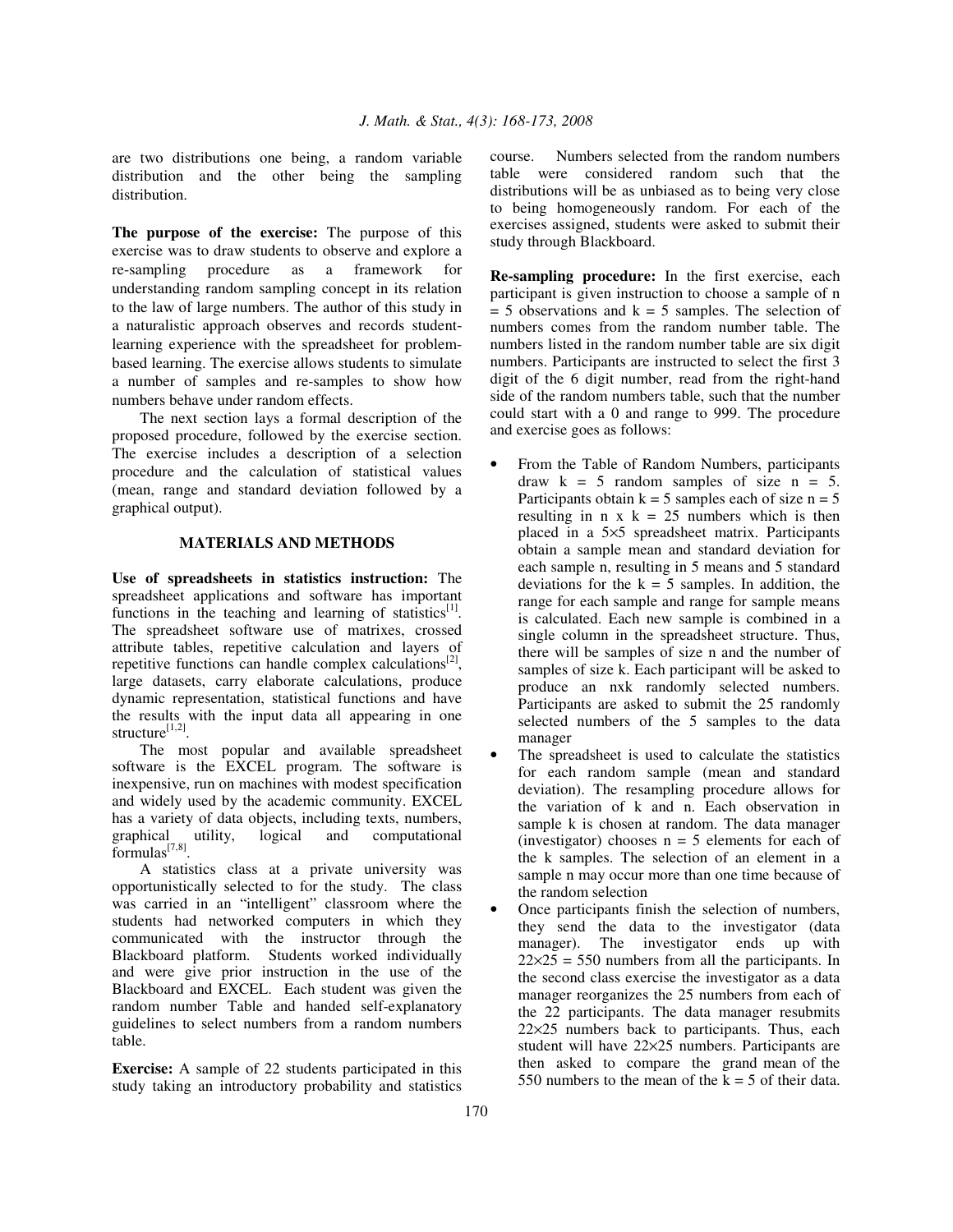Participants are also asked to compare the standard deviation, range between sample means and the grand mean. The data manager organizes the numbers in a random fashion onto one worksheet and sends the class data back to participants

• Participants obtain means and standard deviations by increasing number of samples to  $k = 5, 10, 20$ , 30, 40, 50, 60 and 70 samples of size n = 5, for example, the  $k = 20$  samples would have  $20 \times 5$ elements, then participants graph on the x-axis, the sample size and the means on the y-axis. In this approach participants discover the act of random selection in relation to the law of large numbers and central limit theorem

## **RESULTS**

**Observations from the classroom:** Figure 1, shows the 25 random numbers selected by one of the students in the study, in the eighth row, a mean of the five numbers and a mean of the means is calculated in the H-Column (Fig. 1). The re-sampling procedure is run five times, with calculations made for each sample. In the next three rows, a minimum and maximum function is used and then the absolute value difference between them is calculated. The range for each sample and range between the means of the samples is calculated. A second sheet was created for 550 random numbers organized by the data manager and send to each participant in the class. Participants are asked to calculate the grand mean, range and standard deviation and then compare to values of the sample that each student obtained. They are then asked to write down their observations.

In the third exercise participants repeat exercise 1 with  $n = 5$  elements and different sized samples of  $k = 5$ ,



Fig. 1: Sample of the 5×5 matrix and calculations of the means

10, 20, 30, 40, 50, 60 and 70. The mean, range and standard deviations are calculated for each of the  $k = 5$ , 10, 20, 30, 40, 50, 60 and 70 samples. Participants then draw the histogram for the means crossed with the different sized samples (Fig. 2).

**Observation 1:** Participants recognize that the range between each sample of  $n = 5$  was greater than the range of sample means. Participants are then asked to explore why the range in the sample was less than the range of the means. Several participants recognized that the means of the five samples were close and the value of the means was shrinking to the middle of 0-999.

**Observation II:** Participants compared sample means to the mean of means and to the grand mean respectively. Invariably, all participants recognized that when n was increasing, the means were shrinking and getting very close to the middle point. Thus, as k increased, the central measures got very close to the population mean. Participants realized that the ranges where shrinking and means where getting close to each other by increasing n. In addition, participants observed, that the values of numbers were getting closer to the middle (between 0-999) for the three digit numbers. They observed that the distribution of sample means had a lower range. Participants were very surprised by the results and where instigated to explore these issues individually without any direction. It was emphasized that sampling distribution would eventually approximate the normal distribution.

Participants obtained the statistics of means, standard deviations and ranges. To determine whether the standard deviation decreased as n increased, 40% of the participants who were probed, realized that the behavior of the mean values for each k=5, 10, 20, 30, 40, 50, 60 and 70 sample did not lend itself to the theoretical understanding of the law of large numbers.



Fig. 2: Sampling distribution graph showing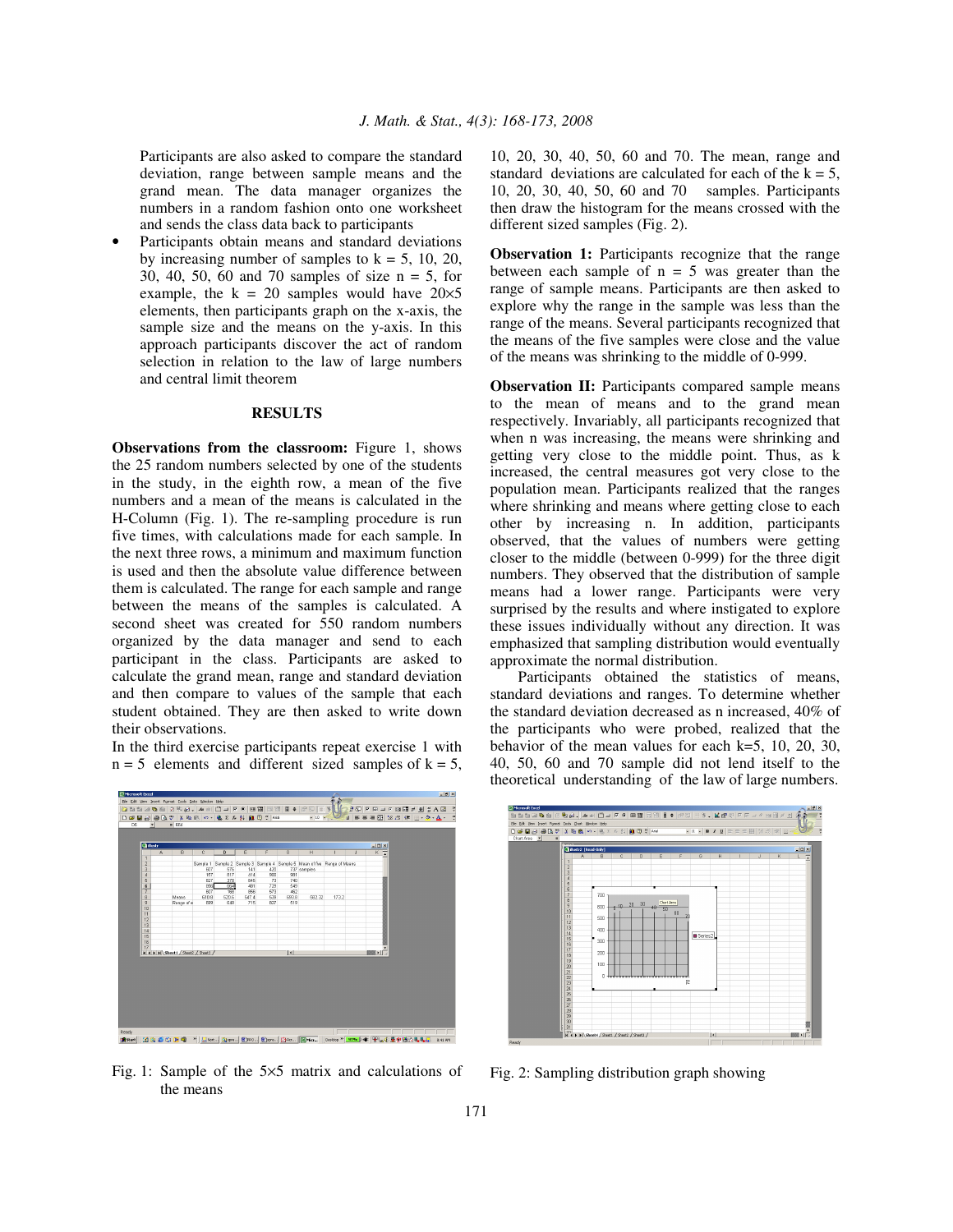When the participants later graphed the values of the means for n=5, 10, 20, 30, 40, 50, 60 and 70, they realized that the means were getting very close to the middle value (between 0 and 999). The purpose of this exercise was to have participants go through active sampling so they understand constructively the concept of random sampling procedure and thus be able to generalize from action to theory and make the association between the empirical evidence resulting from the statistics. Particularly, participants were successful at making the appropriate generalization by deducing the shrinking mean for larger n and mean of means.

### **DISCUSSION**

Participants selected a 3-digit number from a random numbers table, they then simulated the resampling procedure using different sized samples. A comparison made between the central tendency statistics with the hypothetical measures of the population helped students observe larger sample means convergence onto middle values. The method devised in this exercise showed the relation between sample size to the population and law of large numbers through a selected set of random numbers to central limit theorem.

The graphing utility of the spreadsheet was helpful in providing real-time presentation for students to observe the behavior of numbers as well as sample means. The most notable observation made by participants was the shrinking of the mean and the mean of means, as well as the shrinking range of means. A large number of the participants realized that the mean approached the middle point between 0 and 999. Some students remarked about the behavior of the standard deviation. Those who did not see that the standard deviation shrinking, observed it was getting larger and where instructed to take larger samples to observe the changing behavior.

Perhaps the most interesting finding was participant's inability to determine the behavior of the standard deviation through sampling, re-sampling, statistical calculations and recalculation. When asked whether the standard deviation decreased or increased as n increased, students where prone to refer to the analysis of data and the results. Some students where asked to take 20 samples by increasing n at each turn, this approach allowed them to merge the theoretical precepts with the results. Some students discovered that through the procedure they became aware of random data characteristics.

University students were constructively involved in the process and interpretation, they appeared to understand that the averages of large samples was more likely to resemble the population mean (middle value between 0 to 999) as the means were getting closer to samples of larger n. The challenge in the heuristics steps was to simulate students to think about the questions and the theory and to interact with one another in the lecture.

As one participant said:

I feel that the pattern recognition was so interesting, I never thought statistics is actually about the behavior of numbers. When a problem had a definite answer, once it is found the problem is closed. I feel that in the group study, we all shared in generalizing about these concepts. It would have been very hard if we considered these concepts on individual basis or tried to work them out individually

#### **CONCLUSION**

Overall, the study-helped students make distinctions between distributions of averages for large and small samples and distribution of scores of random numbers. In the model students were asked to vary the sample size and number of samples. Students then observed the differences between sampling averages and sample scores. The use of the spreadsheet came in handy by changing sample sizes and number of samples and to work through the calculations and compare to statistics as the mean and the mean of means. Students could make the appropriate generalization and development of the central limit theorem by relating it to the random sampling selection of numbers.

Most participants appreciated the complex issues associated with statistical sampling. They realized the need for larger samples in understanding sample means being similar to that of the population, thus knowing that central tendency measures as the mean, median and mode, fall in the middle between 0 and 999. Participants understood the importance of random sampling and sample size, subsequently the effects of sample size on variability.

The application of the spreadsheet is overly stressed in this research. The heuristic presented in this study was simulated through the spreadsheet and thus the model stressed on variability number of sample means, changing of means and other central tendency measures. A final point concerns pupils statistical problem-solving heuristics in statistics. Often these heuristics are overcome by statistical intuitions that are inappropriate<sup>[16]</sup>. In fact, statistical thinking involves more than a procedural approach to solving problems.